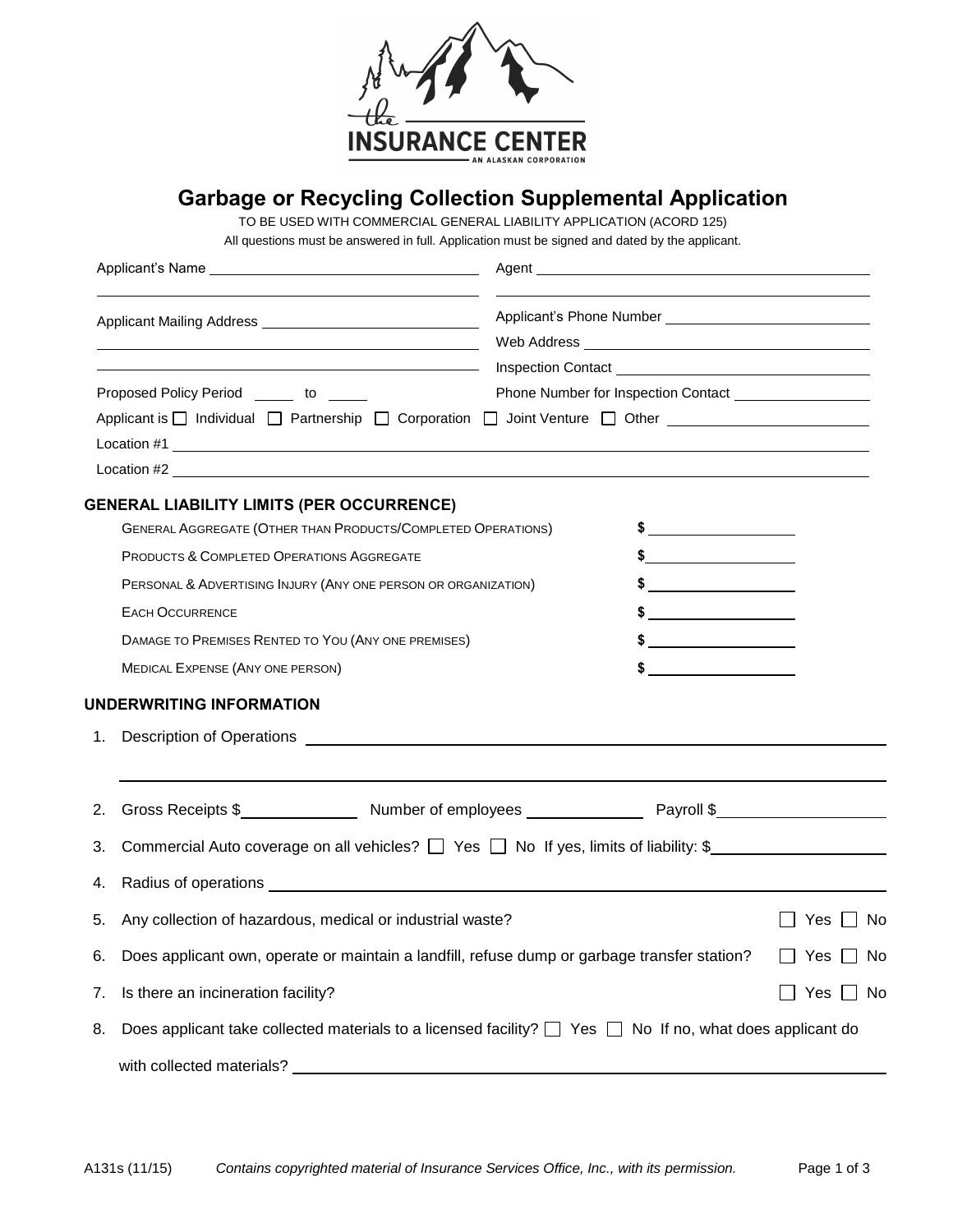| 9. | Does applicant provide bins, dumpsters or trailers at customer sites for collection purposes?                     | Yes $\Box$<br>No.<br>$\mathbf{1}$ |
|----|-------------------------------------------------------------------------------------------------------------------|-----------------------------------|
|    | 10. Does applicant provide off premises trash compactors?                                                         | Yes<br>No.                        |
|    | 11. Is the yard operation completely fenced?                                                                      | Yes<br>No.                        |
|    | 12. Is the public allowed access to the yard operation? $\Box$ Yes $\Box$ No If yes, provide details:             |                                   |
|    |                                                                                                                   |                                   |
|    | 13. Does applicant remove snow or ice from streets, highways or parking lots for others?                          | Yes<br>No.                        |
|    | If yes, describe: <u>contract the contract of the contract of the contract of the contract of the contract of</u> |                                   |
|    | 14. Describe operations subcontracted to others: _______________________________                                  |                                   |
|    |                                                                                                                   |                                   |
|    | Are certificates of insurance required from sub-contractors?                                                      | Yes<br>No.                        |
|    | Does applicant require subcontractors to have at least equal limits?                                              | Yes    <br>No                     |
|    | Do subcontractors name applicant as an additional insured on their policy?                                        | Yes $\Box$<br>No                  |

## **PLEASE READ BELOW AND COMPLETE SIGNATURE BLOCK ON LAST PAGE**

I have reviewed this application for accuracy before signing it. As a condition precedent to coverage, I hereby state that the information contained herein is true, accurate and complete and that no material facts have been omitted, misrepresented or misstated. I know of no other claims or lawsuits against the applicant and I know of no other events, incidents or occurrences which might reasonably lead to a claim or lawsuit against the applicant. I understand that this is an application for insurance only and that completion and submission of this application does not bind coverage with any insurer.

**IMPORTANT NOTICE:** As part of our underwriting procedure, a routine inquiry may be made to obtain applicable information concerning character, general reputation, personal characteristics, and mode of living. Upon written request, additional information as to the nature and scope of the report, if one is made, will be provided.

## **FRAUD STATEMENT FOR THE STATE(S) OF:**

**Alabama, Alaska, Arizona, Arkansas, California, Connecticut, Delaware, District of Columbia, Georgia, Idaho, Illinois, Indiana**, **Iowa, Louisiana**, **Massachusetts**, **Michigan**, **Minnesota, Mississippi**, **Missouri**, **Montana**, **Nebraska**, **Nevada, New Hampshire**, **North Carolina**, **North Dakota**, **Rhode Island, South Carolina**, **South Dakota**, **Texas**, **Utah**, **Vermont**, **West Virginia**, **Wisconsin**, **Wyoming**: Any person who knowingly presents a false or fraudulent claim for payment of a loss or benefit or knowingly presents false information in an application for insurance is guilty of a crime and may be subject to fines and confinement in prison.

**Colorado:** It is unlawful to knowingly provide false, incomplete, or misleading facts or information to an insurance company for the purpose of defrauding or attempting to defraud the company. Penalties may include imprisonment, fines, denial of insurance, and civil damages. Any insurance company or agent of an insurance company who knowingly provides false, incomplete, or misleading facts or information to a policyholder or claimant for the purpose of defrauding or attempting to defraud the policyholder or claimant with regard to a settlement or award payable from insurance proceeds shall be reported to the Colorado Division of Insurance within the Department of Regulatory Agencies.

**Florida:** Any person who knowingly and with intent to injure, defraud or deceive any insurer files a statement of claim or an application containing any false, incomplete, or misleading information is guilty of a felony of the third degree.

**Hawaii:** Intentionally or knowingly misrepresenting or concealing a material fact, opinion or intention to obtain coverage, benefits, recovery or compensation when presenting an application for the issuance or renewal of an insurance policy or when presenting a claim for the payment of a loss is a criminal offense punishable by fines or imprisonment, or both.